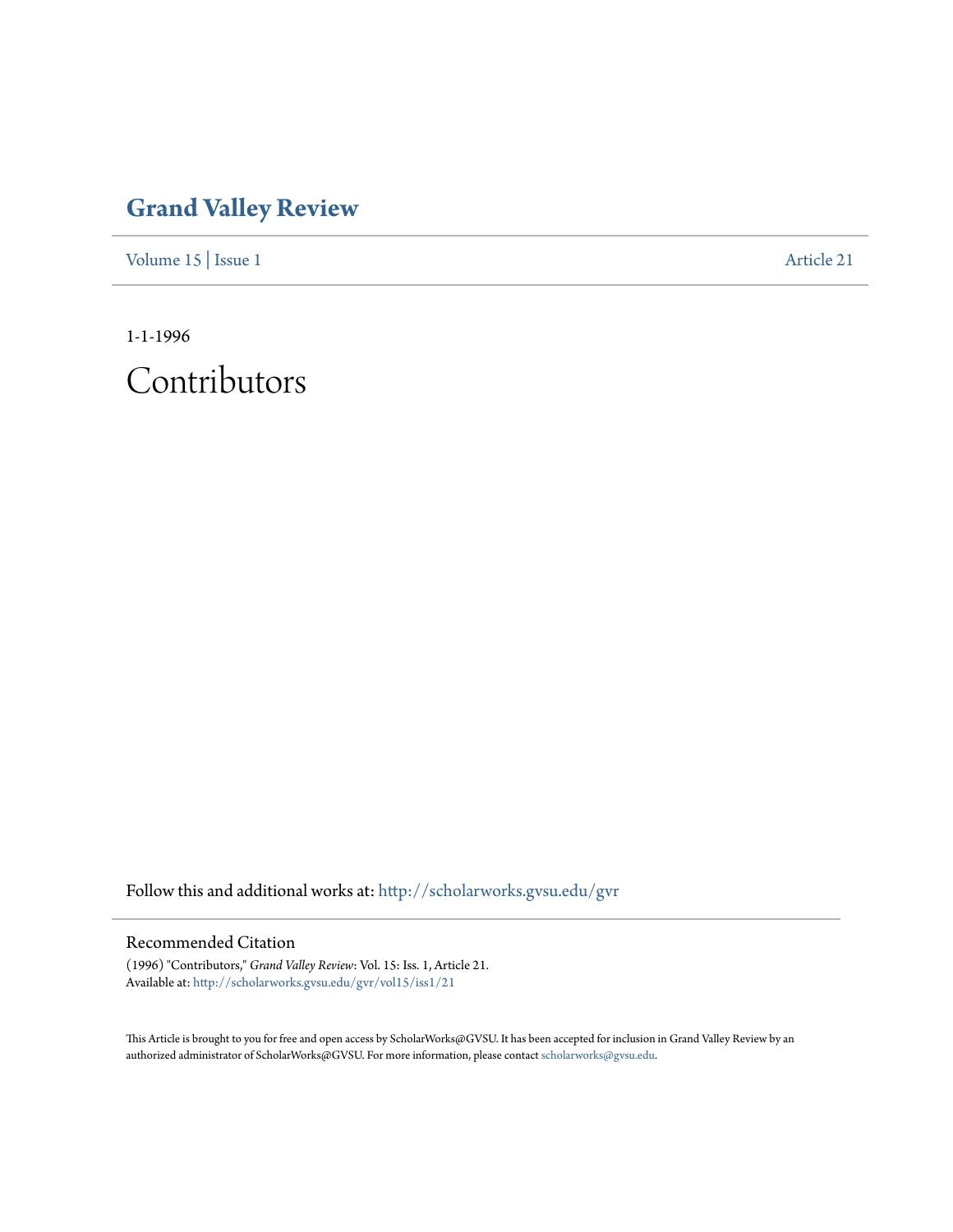## **Contributors**

**Herbert Bellrichard-Perkins,** Associate Professor of Sociology and African American Studies, came to GVSU in 1993. In 1996, he was awarded the Ida Robinson Memorial Award for instructional leadership by De Anza College, Cupertino, California.

**Teresa Castelao-Lawless,** Assistant Professor of Philosophy, came to Grand Valley in 1993.

**Edward Cole,** Professor of History, has been teaching Russian history at GVSU since 1971. He is currently pubblishing a translation of the History of the Russian State by N.M. Karamzin (1766-1826) on whom he is preparing a monograph.

**Michelle DeRose** is a Teaching Fellow in Composition in the English Department.

**Robert Hendersen** is Professor of Psychology and Chair of the Psychology Department. He came to GVSU in 1994.

**Curtis Jones,** Professor of Sociology, began teaching at GVSU in 1967.

**Margarita Krakusin,** Assistant Professor of Spanish, came to GVSU in 1992.

**Arend D. Lubbers** has been the President of GVSU since 1969.

**Mark Luttenton,** Associate Professor of Biology, came to GVSU in 1989.

**Cynthia Mader** is Assistant Dean of the School in Education. She joined the GVSU staff in 1989.

**Joan DeGuire North** is the Dean of the College of Professional Studies at the University of Wisconsin-Stevens Point. She has held several teaching, consulting, and administrative positions. In the mid-seventies, she was a senior consultant to the Secretary of Health, Education and Welfare. She was the keynote speaker at the second annual Conference on Teaching and Learning, held at GVSU in August, 1996.

**Mary Seeger** is Professor of Modern Languages and Dean of Academic Resources and Special Programs. In her thirty-one years at GVSU, she has also served as Assistant and Associate Dean of the College of Arts and Sciences, as Head of the Graduate School of Education, and as Acting Dean of Students. She is also a member of the Board of the Greater Grand Rapids Women's History Council.